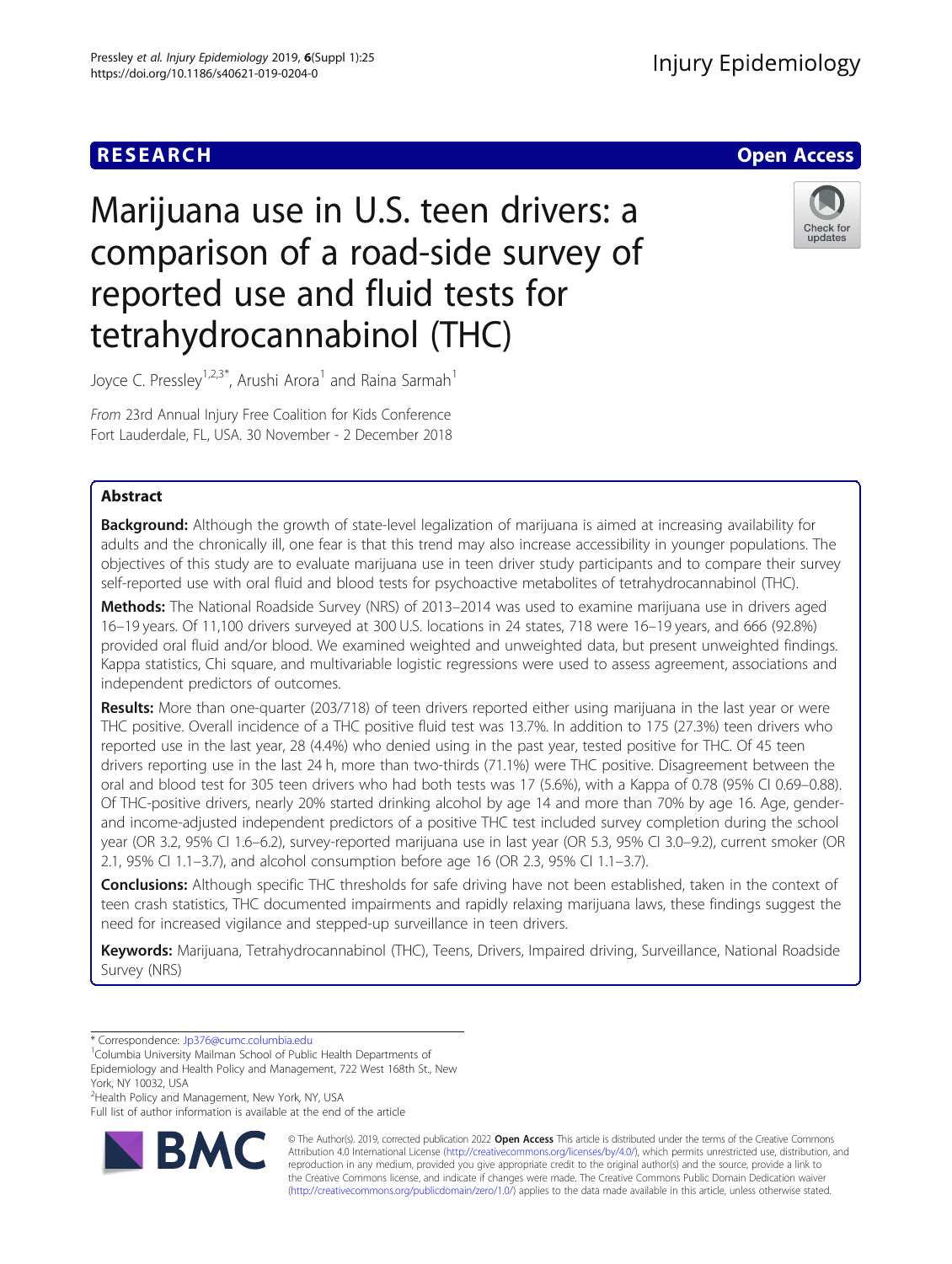#### Background

There is an upward trend in the state-level legalization of marijuana for medicinal and recreational purposes in the context of non-enforcement of federal laws prohibiting marijuana sale and distribution. Some cities, where use for recreational purposes has not yet been "legalized" by their state, have stopped pursuing users for drug law violations (Mueller & Swift, [2018](#page-11-0)). While laws are aimed at increasing accessibility of marijuana for medicinal and recreational purposes for adults, one fear is that it may also increase availability in younger populations.

Early initiation of marijuana use and its frequent or heavy use has been reported to be associated with higher school dropout rates, lower academic performance, and other negative impacts on school life (Meier et al., [2012](#page-11-0); Crean et al., [2011;](#page-11-0) National Institute on Drug Abuse (NIDA) for Teens, [2018\)](#page-11-0). Other adverse effects of marijuana use particularly on brain function have been reported with regard to thinking clearly, problem solving ability, memory, learning, attention span, coordination, addiction and other serious mental health issues (Meier et al., [2012;](#page-11-0) Crean et al., [2011](#page-11-0); National Institute on Drug Abuse (NIDA) for Teens, [2018](#page-11-0); Copeland et al., [2013](#page-10-0)). Despite its documented negative effects on young brains, more than one-third (38%) of high school students report having tried marijuana (Centers for Disease Control and Prevention (CDC), [2016](#page-10-0)), with an age gradient ranging from 13.5% for 8th graders to 45.0% for high school seniors (National Institute on Drug Abuse (NIDA) for Teens, [2018\)](#page-11-0).

There are several national surveys that track trends in self-reported use in youth, although the validity of self-reported activities considered illegal has been questioned. Despite challenges in validation of self-reports, tetrahydrocannabinol (THC) is considered an important area for further examination as it has been linked to impaired performance in a number of safe driving functions including reaction time, coordination, attention, judgment and concentration (Bondallaz et al., [2016](#page-10-0); Hartman & Huestis, [2013](#page-11-0); Hartman et al., [2015](#page-11-0)).

This study examines factors associated with teen driver marijuana use with data from a roadside data collection design for survey data and fluid tests for psychoactive metabolites of THC. Using survey reports of marijuana use and laboratory THC tests in teen drivers, we examine: 1) factors associated with a positive THC oral fluid or blood test; 2) factors associated with a positive THC test result in drivers who denied recent use; and 3) factors associated with any marijuana use.

#### Methods

#### Data sources

This study employed the 2013–2014 wave of the National Highway Traffic Safety Administration's (NHTSA) National Roadside Survey of Alcohol and Drug Use (NRS) (NHTSA, [2008](#page-11-0); Kelley-Baker et al., [2015](#page-11-0); Kelley-Baker et al., [2017](#page-11-0)). Of the 11,100 persons aged 16 and over who were eligible to participate in the survey, 8825 completed the survey. Teen drivers aged 16–19 years ( $n = 718$ ) were selected from this larger population.

#### Study population

Data were collected anonymously from voluntary participants in 60 sites, each with five different locations, for a total of 300 locations in the contiguous United States (U.S.). Inclusion criteria required drivers to be non-commercial, aged 16 years or older and able to participate in either English or Spanish (Kelley-Baker et al., [2015;](#page-11-0) Berning et al., [2015\)](#page-10-0).

#### Data collection methods

Feasible locations were randomly selected within the geographic area of the local participating jurisdiction. A multistage sampling frame previously employed by the National Automotive Sampling System—General Estimates System was used (NHTSA, [2008\)](#page-11-0). These sites were selected with the aim of being representative of all drivers in the U.S. Data collections were performed in the four main U.S. census regions with cities and counties selected to be representative of three levels of population density. Roadside signs were posted inviting participants to enter a roadside pull out where they could obtain more information on the study and decide whether they wanted to participate voluntarily and anonymously. For study participants who elected to participate at each of the 60 sites, drivers were administered the survey and oral fluid and/or blood were collected during the roadside stop. Additional detail is available in technical reports (NHTSA, [2008](#page-11-0); Kelley-Baker et al., [2015](#page-11-0)). The IRB exempt study analyzed publicly available, deidentified data.

#### Variable classifications

Demographic characteristics Driver age was collected and analyzed by year of age (16, 17, 18, and 19) and analyzed categorically as ages 16–17 and 18–19 years. Blood samples were not collected from drivers under age 18 years.

Gender was categorized as male or female, with females being the reference group in multivariable statistical analyses.

Race was examined as White non-Hispanic, Black/African American non-Hispanic, Hispanic, Asian non-Hispanic, or more than one race/other.

#### Geography

Geographic region used U.S. census designations: South, Northeast, Midwest and West.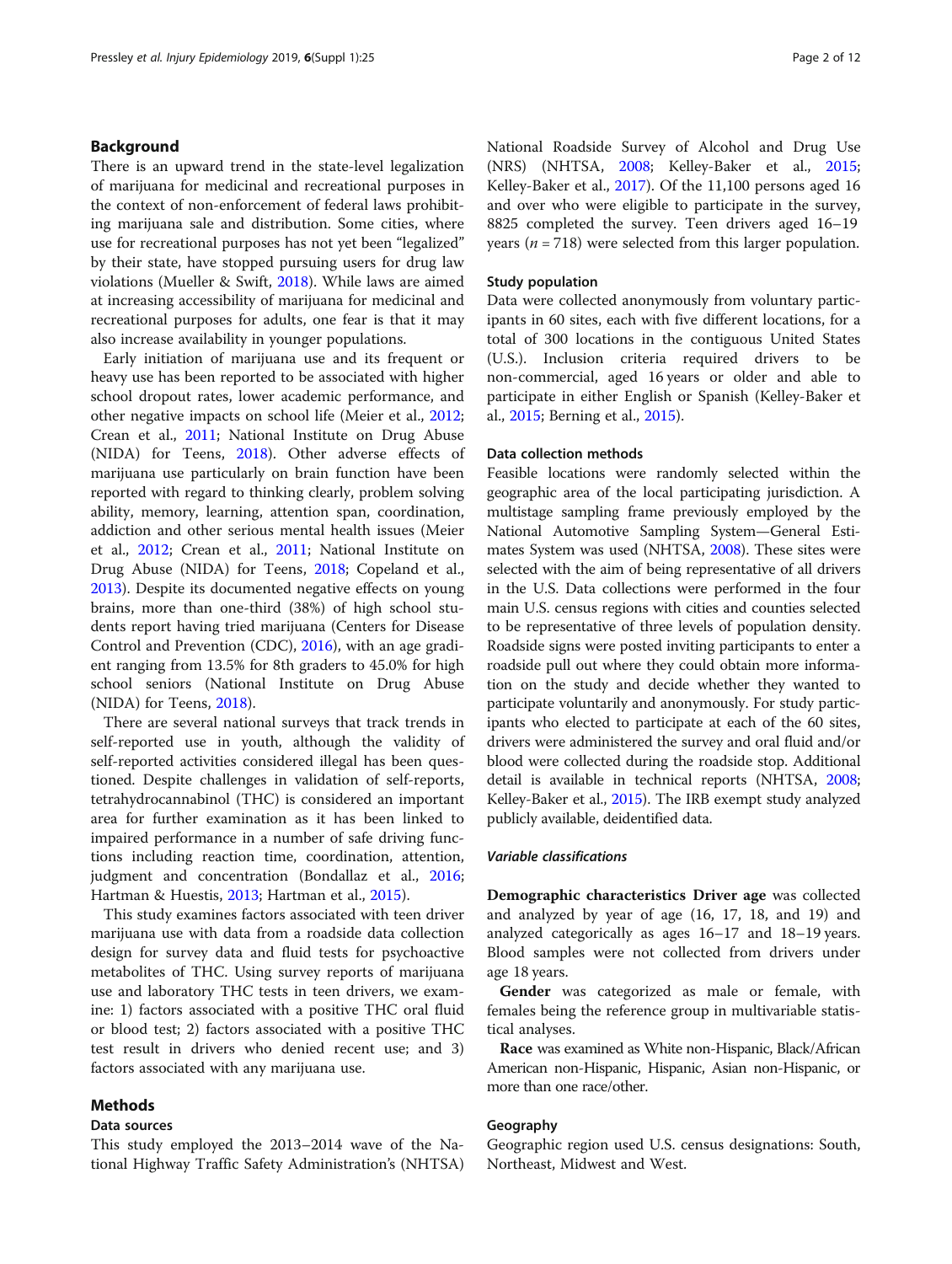#### Time of year

Surveys for teens aged 16–19 years were collected between June 2013 and March 2014. Month was extracted from the time stamp variable for survey completion and was used to define whether the survey was completed during the months June to August or September to March. Although there are regional differences in the school year, we used the months of June, July and August to approximate summer, and September through March as an approximation of school being in session. There were no data collections in April and May.

#### Education

Educational level was available as number of grades completed: less than high school (0–8 grades), some high school (9–11 grades), high school graduate (12 grades) and some college. Most drivers were students in the process of completing their education. Due to small numbers ( $n = 2$ ), we combined 8th grade or less into a category termed less than high school.

#### Employment/vocational status

Variables available on employment and student status were collapsed into the categories of: 1) employed, full time; 2) employed, part-time; 3) student, not employed; 4) unemployed and not a student; and 5) other.

#### Income

Household income was categorized as less than or equal to \$25,000; \$25,001 to \$50,000; \$50,001 to \$75,000; \$75,001 to \$100,000 and \$100,001 or greater. Categories were collapsed for multivariable analyses.

#### Tobacco use

Tobacco use was self-reported as a dichotomous variable and by recent use in the survey as: 1) never or none in the last year; 2) more than a month; 3) within the past month, but greater than 2 days; 4) within the past 2 days but more than 1 day; and 5) within the last 24 h.

#### Alcohol use

Alcohol use was assessed using two variables: age at first use and number of alcohol drinks consumed in an average week. Age at first use of alcohol was categorized as: 1) no use; 2) less than or equal to 15 years; 3) 16–17 years; and 4) 18–19 years. Number of alcohol drinks per week were categorized as: zero to less than one per week, 1–2 drinks, 3–4 drinks, and five or more drinks per week. Due to small numbers, these categories were collapsed for multivariable analyses as shown in the results section tables.

#### Survey reported marijuana use

Marijuana use data were collected in these categories: 1) none in the last year or ever; 2) over a month; 3) within the past month, but greater than 2 days; 4) within the past 2 days but more than 1 day; and 5) within the last 24 h. For multivariable analyses, all categories of marijuana use in the last month were collapsed.

#### Definition of survey-reported recent use for measuring congruence with THC fluid tests

Recent use was defined dichotomously as having used marijuana within the past month or not having used within the past month. Drivers were categorized as incongruent with their survey reported marijuana use if they denied marijuana use within the past month, but had a positive THC blood or oral fluid test.

#### Positive THC test

A positive THC test was defined by NHTSA as a minimum concentration of 2 ng/mL of active THC metabolites in oral fluid or as 1 ng/mL in blood (NHTSA, [2008](#page-11-0); Kelley-Baker et al., [2017\)](#page-11-0).

#### State medical marijuana law characteristics

The 24 states with surveyed drivers were categorized into three levels based on state-level marijuana law characteristics at the time the survey was administered. Level 1 included 17 states with no medical marijuana laws at the time of the survey: Alabama, Florida, Illinois, Indiana, Iowa, Kansas, Kentucky, Louisiana, Missouri, Nebraska, North Carolina, Ohio, Oklahoma, Pennsylvania, Tennessee, Texas, and Utah. Level 2 states in this study with medical marijuana laws and state-regulated dispensaries included Maryland, Massachusetts, New Jersey, New Mexico, and New York. Level 3 states with medical marijuana laws with additional leniency provisions included California and Michigan. (National Conference of State Legislatures (NCSL), [2018](#page-11-0))

#### Categorization of THC test results as positive or negative

Drivers aged 16–17 years old were administered only oral fluid tests. Drivers aged 18–19 years were administered both oral fluid and blood tests. Drivers were categorized as positive if they had a positive test from either blood or oral fluid, and negative if both tests were negative, or if the only test performed was negative. Data collection methodology and analysis used ELISA microplate technology to screen samples for THC. Gas-chromatography-mass spectrometry (GC/MS) or liquid-chromatography-mass spectrometry (LC/MS) were used in laboratory THC confirmation.

#### Statistical methodology

Descriptive analyses were conducted on unweighted survey and laboratory results. Driver demographic, behavioral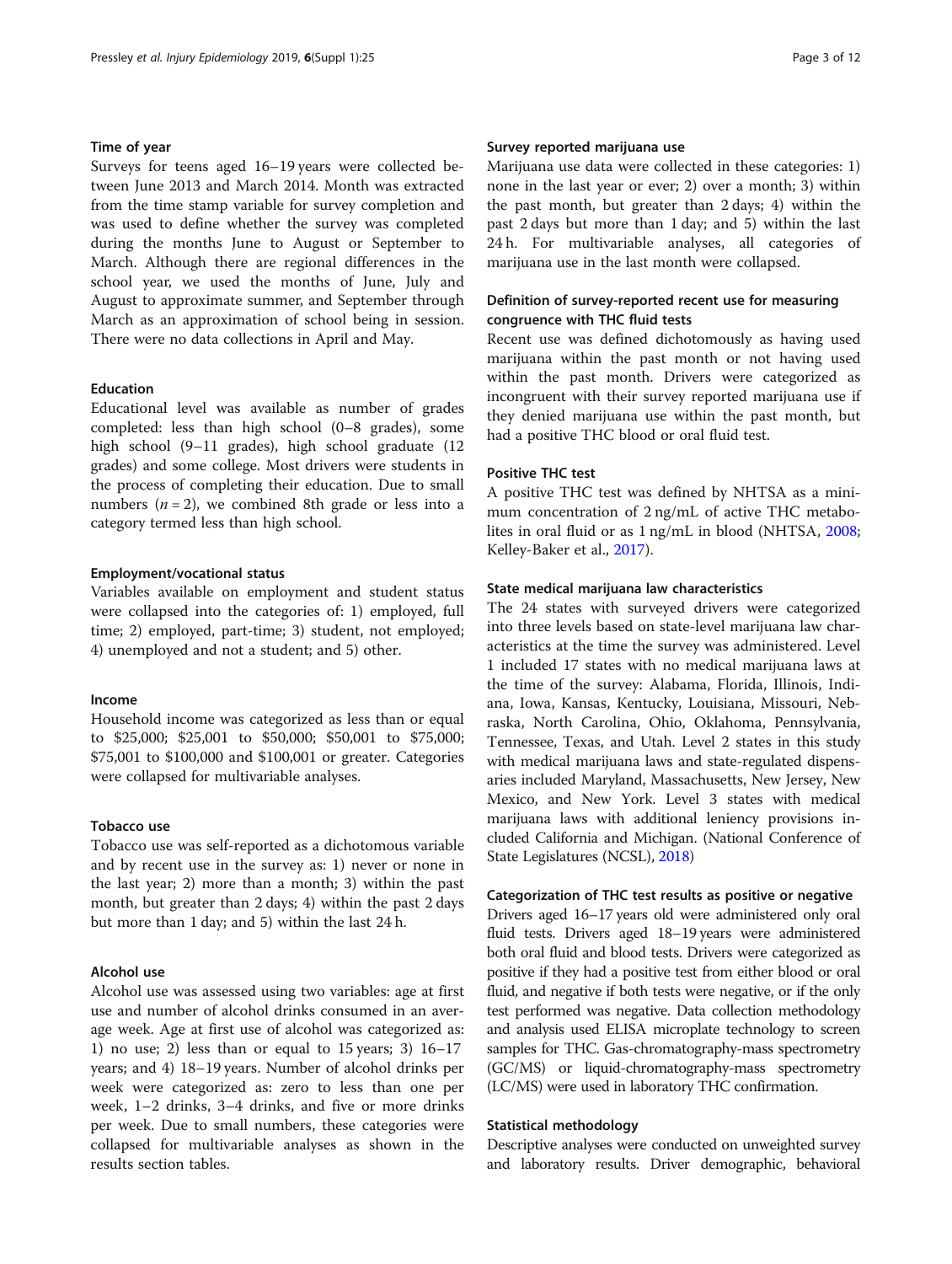characteristics, THC blood and oral fluid tests were analyzed using Chi square or Fisher's exact for categorical variables. Variable distribution and numerical qualities of all covariates were examined using bivariate unadjusted analyses prior to conducting multivariable modeling. Statistical analyses report odds ratios (OR) with 95% confidence intervals (CI) using unadjusted logistic regression and adjusted multivariable logistic regression. Kappa and interclass correlation were used to assess agreement. Significance of unadjusted bivariate analyses was used to guide our model building for the multivariable logistic regression. (Hosmer Jr et al., [2013](#page-11-0)) Tests that examined the potential influence of the multi-level data collection sampling frame were not significant. Significance is defined as  $p < 0.05$ . SAS version 9.4 (SAS Institute Inc., Cary, NC) was used to conduct all analyses. (SAS Institute Inc, [2014](#page-11-0))

#### Results

#### Study population

Of the 718 teen drivers in the NRS, 666 (92.8%) had an oral fluid and/or blood test result for THC. Ninety-one teen drivers (13.7%) tested positive for THC (Table [1\)](#page-4-0).

#### Demographics and positive THC test results

Older teens aged 18 to 19 years were approximately twice as likely to test positive as younger teens aged 16– 17 years (15.3% vs. 7.7%,  $p = 0.019$ ). Male drivers tended to be more likely to test positive than females. Both non-Hispanic Black (17.7%) and non-Hispanic White (14.2%) teens tended to have a higher proportion of positive THC tests than did Hispanic (7.3%) or Asian (10.5%) teens. Regional differences ranged from 11.5% in the South to 17.5% in the Northeast, but were not statistically different ( $p = 0.45$ ). Nine drivers 18–19 years old were identified as being positive for THC with their blood test. Disagreement between the oral and blood test for 305 teen drivers who had both tests was 17 (5.6%), with a Kappa of 0.78 (95% CI 0.69–0.88).

#### Education and time of year

The highest THC positive educational group was high school graduates who did not report being enrolled in college. Teens were more likely to have a positive THC test during school months (September to March) than in the summer (June to August). Only 15.4% of positive THC tests occurred during the three-month summer timeframe (Table [1\)](#page-4-0).

#### Income, employment and positive THC test results

Although numbers were small  $(n = 30)$ , unemployed teens who reported not being a student exhibited the highest proportion of THC positive test results (23.3%) (Table [1](#page-4-0)). Household income showed an inverse relationship with having a positive THC test, ranging from 10.8% for households with incomes greater than \$75,000 to 19.4% for households with incomes of \$25,000 or less.

#### Tobacco smokers and marijuana test results

The proportions of positive THC tests were higher in those who reported having smoked tobacco in the last 2 days (18.9%) and in the past 24 h (29.2%). Teen tobacco smoking and having a positive THC test result showed a near linear positive trend (Fig. [1](#page-5-0)). The lowest proportion of positive THC results (6.6%) was noted in those who reported never or not having smoked tobacco in the last year. For those who reported being smokers, the proportion of positive THC test results was approximately twice that of nonsmokers for both those who reported not having smoked in the last month (11.4%) and those who reported having smoked in the last month (12.2%).

#### Age at initiation of alcohol consumption and positive THC test results

There was a positive association between initiation of underage drinking at younger ages and having a positive THC test (Fig. [2\)](#page-6-0). The strongest relationship was observed among teen drivers who reported beginning to drink alcohol by age 15 years, where more than one-fourth had a positive THC test result. Teens who initiated drinking alcohol by age 14 years or younger also exhibited a higher than average positive THC test result with more than one quarter (25.7%) testing positive (data not shown). For those who began drinking at age 18 years or later, 8.6% had a positive THC test, which was similar to those who reported not drinking alcohol (9.8%). In bivariate analyses of those with a positive THC test and teens who began drinking before age 16 years, 75% also smoked tobacco.

Survey reports of recent marijuana use and THC test results The distribution of self-reported recent marijuana use by positive and negative fluid tests is shown in Fig. [3](#page-6-0). Among teens who tested positive for THC, nearly half denied recent use within the past month (Fig. [3](#page-6-0)). Within the categories of time since last used marijuana, positive THC test results ranged from 6% (1 year or never) to 71% (in past 24 h). The proportion of THC positive drivers increased steadily among those who reported not having used in the last month (18.1%), used in the past month (15.8%), used in the past 2 days (35.0%) and used in the last 24 h (71.1%).

#### Driving characteristics and presence of passengers

Seat belt use was high and similar across survey reported marijuana users and THC test positive drivers. Among teens with a positive THC test, nearly two-thirds were transporting passengers compared to approximately half of THC negative teen drivers. Among all teens with a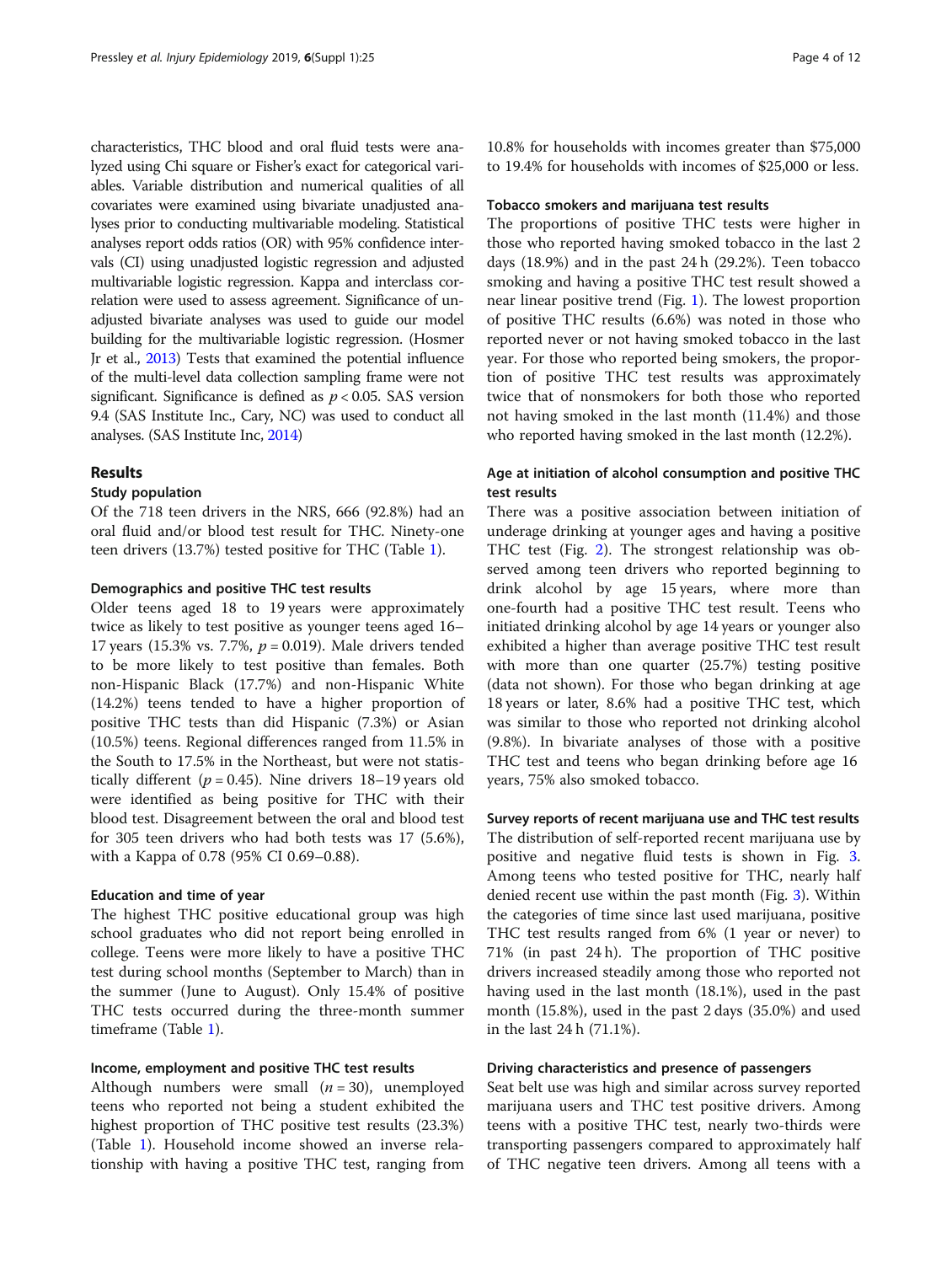|                                                   | THC Test Results (Oral Fluid and/or Blood) <sup>a</sup> |                                           |                    |                            |  |
|---------------------------------------------------|---------------------------------------------------------|-------------------------------------------|--------------------|----------------------------|--|
|                                                   | Negative Test<br>(all means)                            | Positive Test<br>(any means) <sup>b</sup> | Total <sup>1</sup> |                            |  |
|                                                   | n (%)                                                   |                                           |                    | Chi Square<br>$(p$ -value) |  |
| Total (n)                                         | 575                                                     | 91                                        | 718                |                            |  |
| Demographic Characteristics                       |                                                         |                                           |                    |                            |  |
| Age (yrs)                                         |                                                         |                                           |                    | 0.02                       |  |
| $16 - 17$                                         | 132 (23.0)                                              | 11(12.1)                                  | 154 (21.5)         |                            |  |
| $18 - 19$                                         | 443 (77.0)                                              | 80 (87.9)                                 | 564 (78.6)         |                            |  |
| Gender                                            |                                                         |                                           |                    | 0.04                       |  |
| Male                                              | 349 (61.0)                                              | 65 (72.2)                                 | 446 (62.5)         |                            |  |
| Female                                            | 223 (39.0)                                              | 25 (27.8)                                 | 268 (37.5)         |                            |  |
| Race/Ethnicity                                    |                                                         |                                           |                    | 0.28                       |  |
| White, Non-Hispanic                               | 416 (72.4)                                              | 69 (75.8)                                 | 523 (72.8)         |                            |  |
| Black, Non-Hispanic                               | 70 (12.2)                                               | 15 (16.5)                                 | 91 (12.7)          |                            |  |
| Hispanic                                          | 64 (11.1)                                               | <b>NR</b>                                 | 77 (10.7)          |                            |  |
| Asian, Non-Hispanic                               | <b>NR</b>                                               | <b>NR</b>                                 | 19(2.7)            |                            |  |
| More than one/Other                               | <b>NR</b>                                               | <b>NR</b>                                 | <b>NR</b>          |                            |  |
| Region                                            |                                                         |                                           |                    | 0.45                       |  |
| South                                             | 147 (25.6)                                              | 19 (20.9)                                 | 182 (25.4)         |                            |  |
| Northeast                                         | 80 (13.9)                                               | 17 (18.7)                                 | 108 (15.0)         |                            |  |
| Midwest                                           | 181 (31.5)                                              | 32 (35.2)                                 | 223 (31.1)         |                            |  |
| West                                              | 167 (29.0)                                              | 23 (25.3)                                 | 205 (28.6)         |                            |  |
| Education level                                   |                                                         |                                           |                    | 0.025                      |  |
| Less than high school                             | 187 (26.0)                                              | 18 (19.8)                                 | 174(26.1)          |                            |  |
| High school graduate                              | 176 (30.6)                                              | 42 (46.2)                                 | 237 (33.0)         |                            |  |
| College                                           | 235 (40.9)                                              | 29 (31.9)                                 | 281 (39.1)         |                            |  |
| Other/Unknown                                     | <b>NR</b>                                               | <b>NR</b>                                 | 11(1.5)            |                            |  |
| Vocational status                                 |                                                         |                                           |                    | 0.003                      |  |
| Employed, full time                               | 126 (21.9)                                              | 34 (37.3)                                 | 175 (24.4)         |                            |  |
| Employed, part time                               | 283 (49.2)                                              | 38 (41.8)                                 | 344 (47.9)         |                            |  |
| Not employed, student                             | 89 (15.5)                                               | <b>NR</b>                                 | 101(14.1)          |                            |  |
| Unemployed, not student                           | 23 (4.0)                                                | <b>NR</b>                                 | 33 (4.6)           |                            |  |
| Other                                             | 54 (9.4)                                                | <b>NR</b>                                 | 65 (8.9)           |                            |  |
| Household income                                  |                                                         |                                           |                    | 0.004                      |  |
| $0 \leq $25,000$                                  | 170 (29.6)                                              | 41(45.1)                                  | 232 (32.4)         |                            |  |
| $$25,001 \le $50,000$                             | 117 (20.4)                                              | 20 (22.0)                                 | 145 (20.2)         |                            |  |
| $$50,001 \le $75,000$                             | 84 (14.6)                                               | 12 (13.2)                                 | 102 (14.2)         |                            |  |
| $$75,001 \le $100,000$                            | <b>NR</b>                                               | <b>NR</b>                                 | 75 (10.5)          |                            |  |
| \$100,001 or more                                 | 77 (13.4)                                               | 13 (14.3)                                 | 93 (13.0)          |                            |  |
| Did not answer                                    | 57 (9.9)                                                | <b>NR</b>                                 | 70 (9.8)           |                            |  |
| Time of year                                      |                                                         |                                           |                    | 0.0004                     |  |
| June to August                                    | 196 (34.1)                                              | 14 (15.4)                                 | 210 (31.5)         |                            |  |
| September to March                                | 379 (65.9)                                              | 77 (84.6)                                 | 456 (68.5)         |                            |  |
| State Medical Marijuana Law (MML) characteristics |                                                         |                                           |                    | 0.03                       |  |

#### <span id="page-4-0"></span>Table 1 Population characteristics for teen driver participants in the National Roadside Survey (NRS), 2013-2014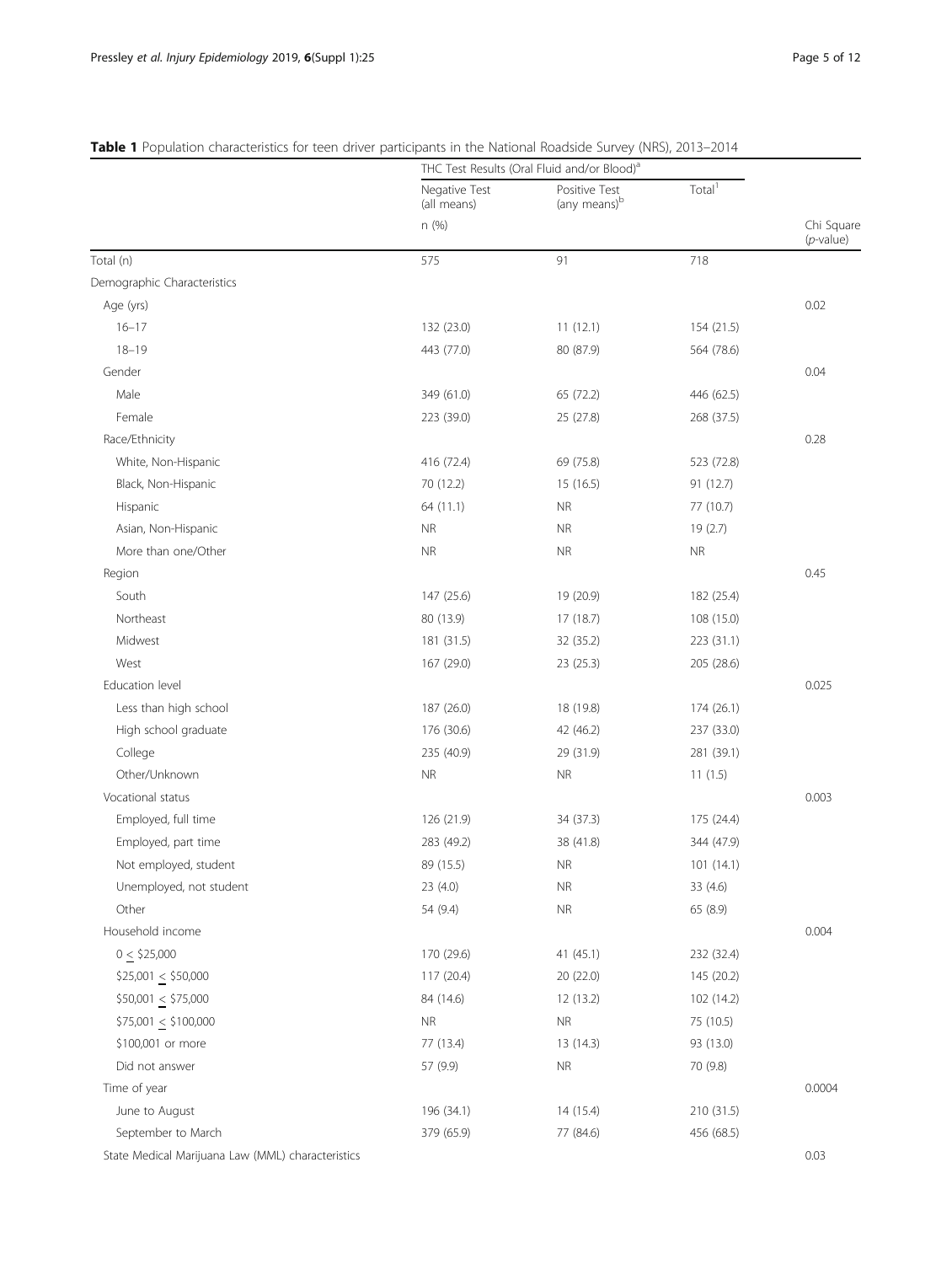<span id="page-5-0"></span>

|  |  |  |  |  |  | Table 1 Population characteristics for teen driver participants in the National Roadside Survey (NRS), 2013–2014 (Continued) |
|--|--|--|--|--|--|------------------------------------------------------------------------------------------------------------------------------|
|--|--|--|--|--|--|------------------------------------------------------------------------------------------------------------------------------|

|                                               | THC Test Results (Oral Fluid and/or Blood) <sup>a</sup> |                                           |                    |                            |
|-----------------------------------------------|---------------------------------------------------------|-------------------------------------------|--------------------|----------------------------|
|                                               | Negative Test<br>(all means)                            | Positive Test<br>(any means) <sup>b</sup> | Total <sup>1</sup> |                            |
|                                               | n(%)                                                    |                                           |                    | Chi Square<br>$(p$ -value) |
| States without MMLs                           | 379 (65.9)                                              | 63 (69.2)                                 | 474 (66.0)         |                            |
| States with MMLs & state-regulated dispensary | 75 (13.0)                                               | 18 (19.8)                                 | 106 (14.8)         |                            |
| States with MMLs plus leniency provisions     | 121(21.0)                                               | NR.                                       | 138 (19.2)         |                            |
| Seatbelt <sup>c</sup>                         |                                                         |                                           |                    | 0.40                       |
| Lap and shoulder                              | 530 (92.1)                                              | 82 (90.1)                                 | 662 (92.2)         |                            |
| Other, belted                                 | 40(7.0)                                                 | NR.                                       | 51(7.1)            |                            |
| Not belted                                    | <b>NR</b>                                               | <b>NR</b>                                 | <b>NR</b>          |                            |
| Passengers (Y,N)                              |                                                         |                                           |                    | 0.009                      |
| Absent                                        | 293 (51.0)                                              | 33 (36.3)                                 | 352 (49.0)         |                            |
| Present                                       | 282 (49.0)                                              | 58 (63.7)                                 | 366 (51.0)         |                            |

<sup>a</sup>Oral and blood THC tests were missing for 52 study participants who completed the survey

b<br>Oral THC values have a cutoff value of 2 ng/mL & blood THC values have a cutoff value of 1 ng/mL (Kelley-Baker, et.al 2017)

<sup>c</sup>Fisher's exact test generated p-values; NR Not reported due to small numbers

passenger present in the vehicle, 17.1% had a positive THC test result compared to those traveling alone  $(10.1\%)$   $(p = 0.009)$ .

#### Independent predictors of teen drivers having a positive THC test

Several factors were associated with increased odds of having a positive oral fluid or blood THC test (Table [2](#page-7-0)). Model 1 was self-reported recent marijuana use, adjusted for demographics (age, gender, and household income). Three of four timeframes indicating use within

the last year were significantly predictive of having a positive THC blood or oral fluid test, with the two most recent reported use categories being associated with higher odds of having a positive test. In an age-, gender- and income-adjusted model (Model 2), a dichotomous variable for having tried marijuana in the last year (Yes/No), any tobacco use in the last year (Yes/No), and began drinking alcohol at age 15 years or younger were all independently predictive of having a positive fluid test for THC. When the time of survey/testing was added to model 2, (shown as Model 3), having been surveyed

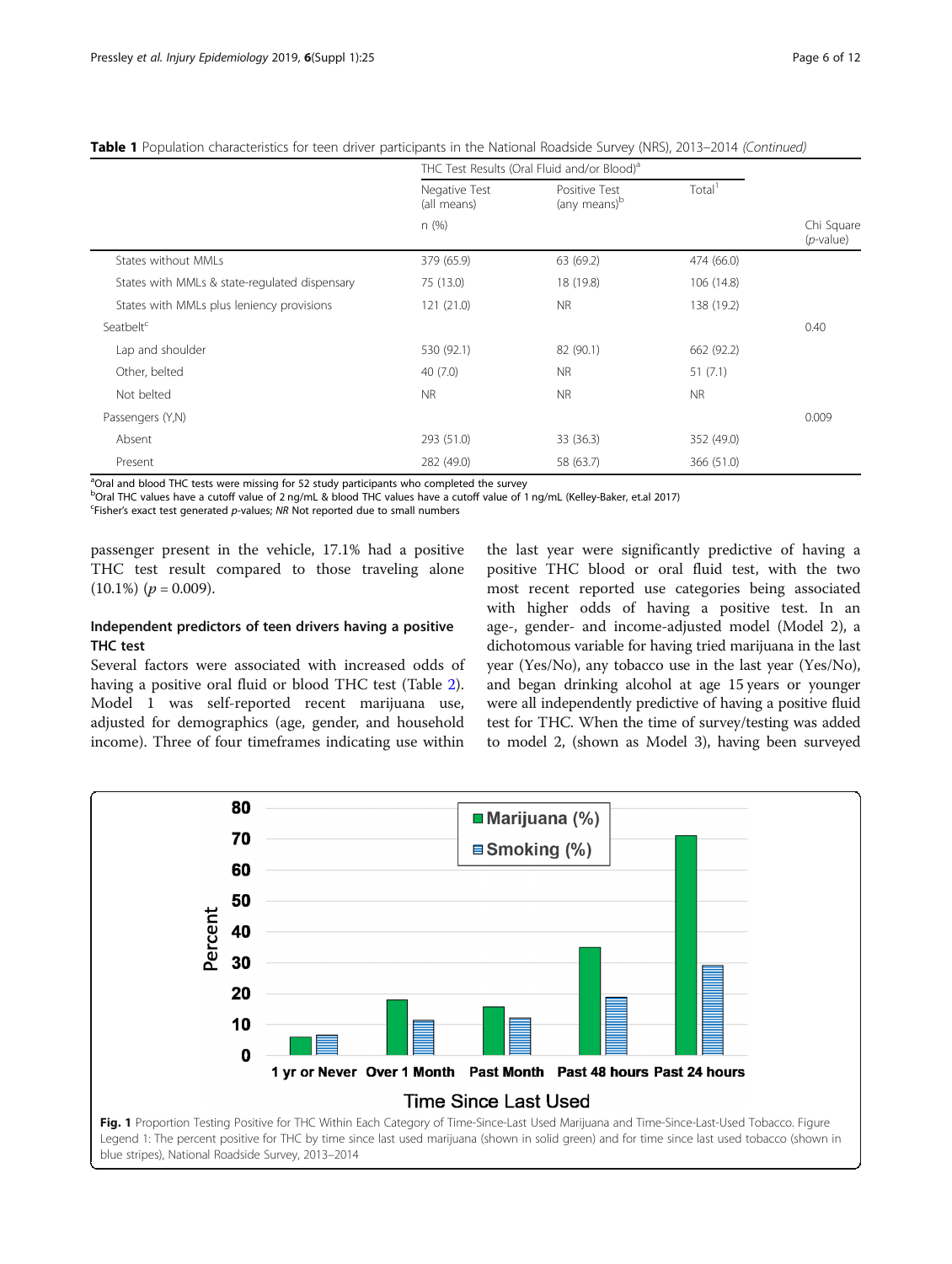<span id="page-6-0"></span>

during school months September to March was associated with triple the odds of having a positive oral or blood test compared to survey respondents from the summer months of June to August.

#### Independent predictors of teen drivers who denied use, but had a positive THC test

Independent predictors of having a positive THC test were assessed in a subset of teen drivers who reported not having used marijuana recently (1 month or longer),

but who had a positive THC test result (Table [3\)](#page-8-0). Significant predictors for denial of marijuana use with a positive THC test included completing a survey conducted during school months, tobacco use in the last 24 h, passengers present and being surveyed in a state having either no state medical marijuana law or one with more stringent controls on their state medical marijuana law in comparison to states with state medical marijuana laws that had extra leniency legal provisions. There were no differences in the consistency between last reported

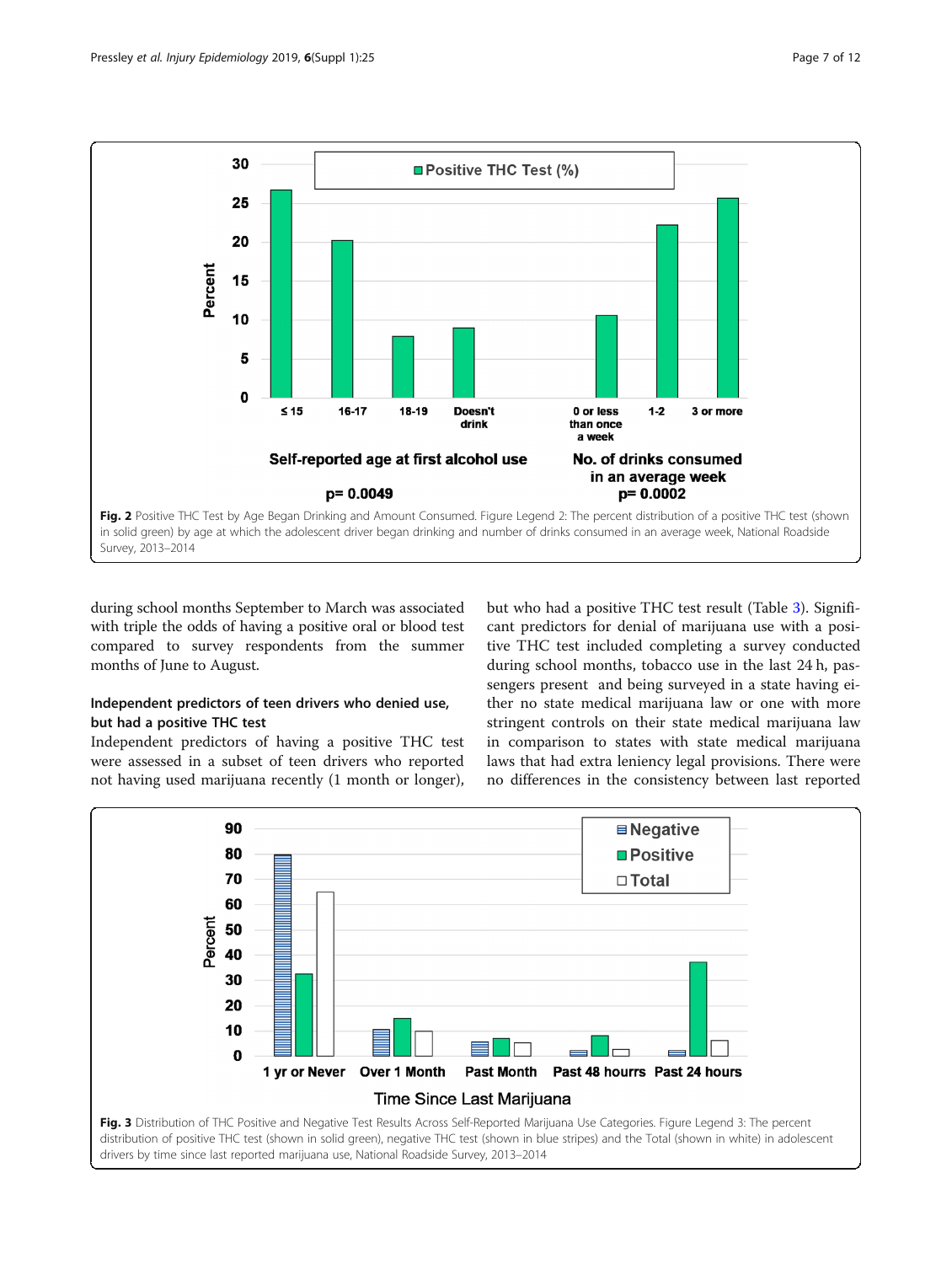<span id="page-7-0"></span>

| Table 2 Predictors of positive THC test among adolescent drivers: Unadjusted and adjusted odds ratios <sup>a</sup> |  |  |  |
|--------------------------------------------------------------------------------------------------------------------|--|--|--|
|                                                                                                                    |  |  |  |

|                                              | Unadjusted OR        | Multivariable Adjusted OR <sup>b</sup> (95% CI) |                   |                      |  |
|----------------------------------------------|----------------------|-------------------------------------------------|-------------------|----------------------|--|
|                                              | (95% CI)             | Model 1 <sup>c</sup>                            | Model $2d$        | Model 3 <sup>e</sup> |  |
| Demographic Characteristics                  |                      |                                                 |                   |                      |  |
| Age (yrs)                                    |                      |                                                 |                   |                      |  |
| $16 - 17$                                    | Ref                  | Ref                                             | Ref               | Ref                  |  |
| $18 - 19$                                    | 2.17 (1.12, 4.19)    | 1.34 (0.61, 2.97)                               | 1.19 (0.57, 2.52) | 1.21 (0.57, 2.57)    |  |
| Gender                                       |                      |                                                 |                   |                      |  |
| Female                                       | Ref                  | Ref                                             | Ref               | Ref                  |  |
| Male                                         | 1.66 (1.02, 2.71)    | 1.81 (0.99, 3.32)                               | 1.64 (0.93, 2.89) | 1.58 (0.88, 2.80)    |  |
| Household income                             |                      |                                                 |                   |                      |  |
| $0 \leq $25,000$                             | Ref                  | Ref                                             | Ref               | Ref                  |  |
| $$25,001 \le $50,000$                        | $0.71$ (0.40, 1.27)  | 0.90 (0.45, 1.82)                               | 0.90(0.47, 1.74)  | $0.85$ (0.44, 1.67)  |  |
| $$51,001 \le $75,000$                        | 0.59 (0.30, 1.187)   | 0.79 (0.35, 1.81)                               | 0.62 (0.28, 1.38) | 0.55 (0.24, 1.25)    |  |
| \$75,001 and more                            | 0.45 (0.24, 0.84)    | 0.42 (0.20, 0.92)                               | 0.47 (0.24, 0.93) | 0.46 (0.23, 0.92)    |  |
| Substance use                                |                      |                                                 |                   |                      |  |
| Self-reported marijuana use                  |                      |                                                 |                   |                      |  |
| Beyond a year/Never                          | Ref                  | Ref                                             |                   |                      |  |
| Over a month                                 | 3.45 (1.69, 7.02)    | 3.31 (1.48, 6.64)                               |                   |                      |  |
| Past month                                   | 2.93 (1.13, 7.60)    | 2.38 (0.84, 6.74)                               |                   |                      |  |
| Past 2 days                                  | 8.42 (3.11, 22.78)   | 8.28 (2.88, 23.81)                              |                   |                      |  |
| Past 24 h                                    | 38.51 (18.20, 81.46) | 40.21 (18.02, 89.74)                            |                   |                      |  |
| Current Marijuana Use                        |                      |                                                 |                   |                      |  |
| Beyond a year/Never                          | Ref                  |                                                 | Ref               | Ref                  |  |
| Used in last year                            |                      |                                                 | 5.60 (3.23, 9.73) | 5.28 (3.01, 9.24)    |  |
| Tobacco use                                  |                      |                                                 |                   |                      |  |
| Beyond a year/Never                          | Ref                  |                                                 | Ref               | Ref                  |  |
| Current user                                 | 4.22 (2.56, 6.96)    |                                                 | 1.81 (1.02, 3.23) | 2.05 (1.13, 3.70)    |  |
| Self-reported age at first alcohol use (yrs) |                      |                                                 |                   |                      |  |
| Does not drink/After 15                      | Ref                  |                                                 | Ref               | Ref                  |  |
| $\leq 15$                                    | 3.02 (1.70 5.38)     |                                                 | 2.17 (1.12, 4.19) | 2.27 (1.13, 3.70)    |  |
| Time of year                                 |                      |                                                 |                   |                      |  |
| June-August                                  | Ref                  |                                                 |                   | Ref                  |  |
| September-March                              | 2.84 (1.57, 5.16)    |                                                 |                   | 3.18 (1.60, 6.21)    |  |

<sup>a</sup>THC levels in oral fluid test or blood test. National Roadside Survey (NRS), 2013-2014

<sup>a</sup>THC levels in oral fluid test or blood test, National Roadside Survey (NRS), 2013–2014<br><sup>b</sup>Race/ethnicity, census region, presence or absence of a medical marijuana law, and educational levels were tested in all models, models due to lack of significance

<sup>c</sup>Model 1 included age, gender, household income and time since self-reported marijuana use

<sup>d</sup>Model 2 included age, gender, household income, marijuana use in last year (Y/N), tobacco use in last 24 h, and began drinking alcohol by age 16 years

e Model 3 added time of year of survey/fluid testing to variables in model 2 (age, gender, household income, marijuana use in last year (Y/N), tobacco use in last 24 h, and began drinking alcohol by age 16 years)

marijuana use and THC test results for demographic variables, education, income, employment, region of the country or alcohol consumption.

#### Independent predictors of teen marijuana use

Total marijuana use was examined in those who had either a positive THC test result or who reported being a user ( $n = 203$ ) compared to nonusers (never or not in

the last year) ( $n = 438$ ). Independent predictors of being a teen driver who had a history of having tried marijuana included: alcohol consumption of 1–2 times per week (OR 2.79, 95% CI 1.63–4.76), 3 or more times per week (OR 2.78, 95% CI 1.30–5.92), tobacco use (more than 1 day and less than 1 month) (OR 4.39, 95% CI 2.74–7.03) or tobacco use (within the past 24 h) (OR 4.59, 95% CI 2.97–7.08).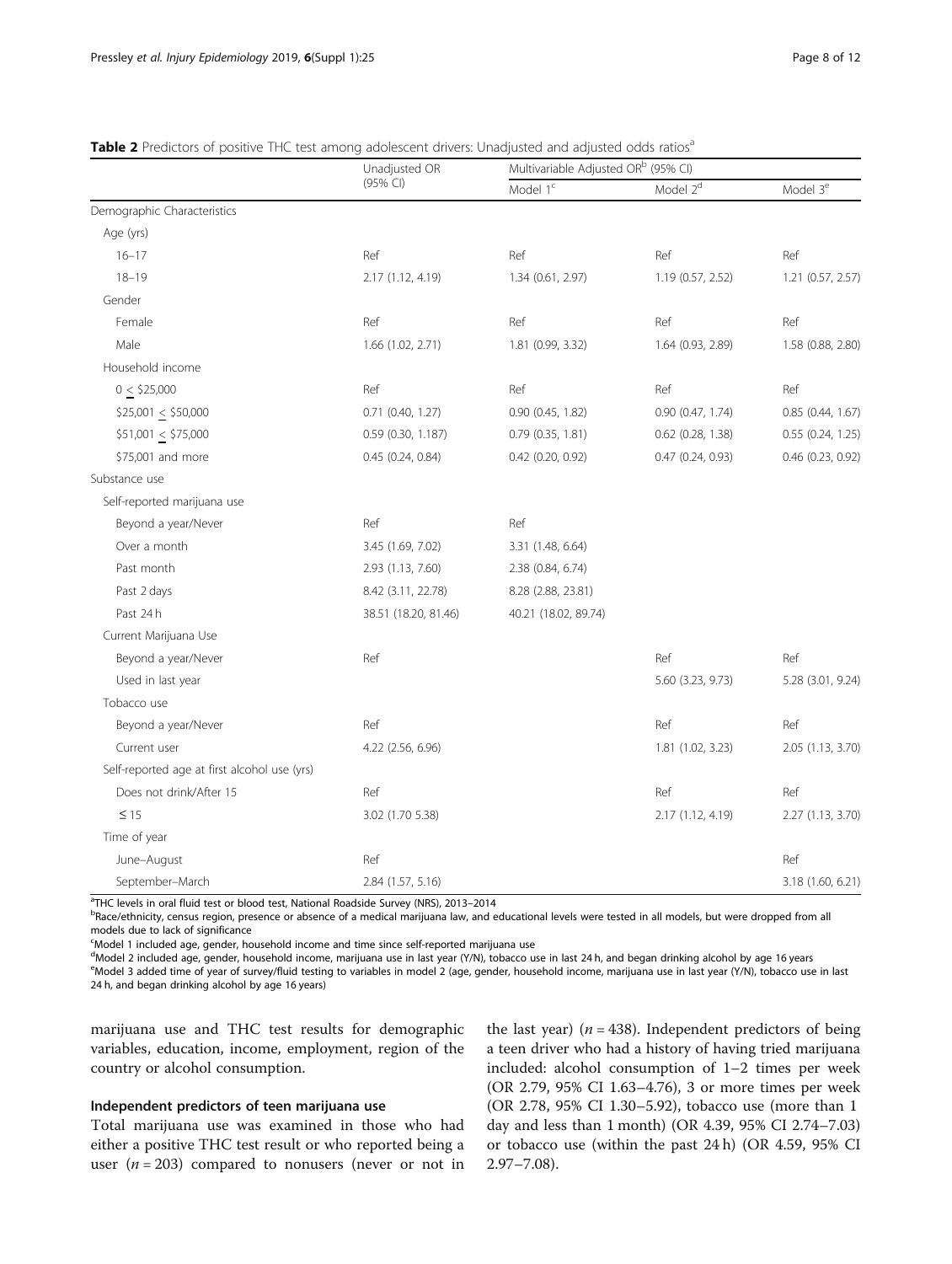non-users: Unadjusted and adjusted odds ratios<sup>a</sup>

<span id="page-8-0"></span>Table 3 Predictors of a positive THC test in survey reported

|                                                        | Unadjusted<br>OR (95% CI) | Multivariable<br>Adjusted OR<br>(95% CI) |
|--------------------------------------------------------|---------------------------|------------------------------------------|
| Demographic Characteristics                            |                           |                                          |
| Age (yrs)                                              |                           |                                          |
| $16 - 17$                                              | Ref                       |                                          |
| $18 - 19$                                              | 1.84 (0.75, 4.47)         |                                          |
| Gender                                                 |                           |                                          |
| Female                                                 | Ref                       |                                          |
| Male                                                   | 1.86 (0.89, 3.90)         |                                          |
| Race/Ethnicity                                         |                           |                                          |
| White, Non-Hispanic                                    | Ref                       |                                          |
| Black, Non-Hispanic                                    | 1.58 (0.69, 3.59)         |                                          |
| Hispanic                                               | 0.41 (0.10, 1.78)         |                                          |
| Region                                                 |                           |                                          |
| South                                                  | Ref                       |                                          |
| Northeast                                              | 2.65 (0.88, 7.96)         |                                          |
| Midwest                                                | 2.40 (0.93, 6.20)         |                                          |
| West                                                   | 1.09 (0.37, 3.23)         |                                          |
| <b>Education level</b>                                 |                           |                                          |
| Less than high school                                  | Ref                       |                                          |
| High school graduate                                   | 1.38 (0.62, 3.04)         |                                          |
| College                                                | $0.81$ (0.35, 1.89)       |                                          |
| Other                                                  | $1.60$ (0.18, 14.0)       |                                          |
| Vocational status                                      |                           |                                          |
| Employed, full time                                    | 2.04 (0.98, 4.28)         |                                          |
| Employed, part time                                    | Ref                       |                                          |
| Not employed, student                                  | 1.0(0.36, 2.81)           |                                          |
| Unemployed, not student                                | 2.27 (0.61, 8.45)         |                                          |
| Other                                                  | $0.63$ $(0.14, 2.83)$     |                                          |
| Household income                                       |                           |                                          |
| 0 < \$25,000                                           | Ref                       |                                          |
| $$25,001 \le $50,000$                                  | 0.78 (0.33, 1.82)         |                                          |
| $$51,001 \le $75,000$                                  | $0.82$ $(0.33, 2.06)$     |                                          |
| \$75,001 or more                                       | $0.55$ $(0.23, 1.32)$     |                                          |
| Time of year                                           |                           |                                          |
| June-August                                            | Ref                       | Ref                                      |
| September-March                                        | 2.50 (1.09, 5.76)         | 3.04 (1.28, 7.24)                        |
| Substance use                                          |                           |                                          |
| Tobacco use                                            |                           |                                          |
| Beyond a year/Never                                    | Ref                       | Ref                                      |
| Within a month/Year                                    | 1.07 (0.39, 2.94)         | 1.11(0.40, 3.10)                         |
| Past 24 h                                              | 2.65 (1.32, 5.31)         | 3.49 (1.67, 7.27)                        |
| Number of alcoholic drinks consumed in an average week |                           |                                          |

0 or less than once a week Ref

|  | Table 3 Predictors of a positive THC test in survey reported            |  |  |  |
|--|-------------------------------------------------------------------------|--|--|--|
|  | non-users: Unadjusted and adjusted odds ratios <sup>a</sup> (Continued) |  |  |  |

|                                                          | Unadjusted<br>OR (95% CI) | Multivariable<br>Adjusted OR<br>(95% CI) |
|----------------------------------------------------------|---------------------------|------------------------------------------|
| $1-2$ times                                              | 1.16(0.39, 3.41)          |                                          |
| 3-4 times                                                | 3.55 (0.71, 17.74)        |                                          |
| Self-reported age at first alcohol use (yrs)             |                           |                                          |
| No use                                                   | Ref                       |                                          |
| $\leq$ 15                                                | 2.39 (0.97, 5.91)         |                                          |
| $16 - 17$                                                | 1.40 (0.58, 3.38)         |                                          |
| $18 - 19$                                                | $0.86$ $(0.25, 2.96)$     |                                          |
| State Medical Marijuana Law (MML) characteristics        |                           |                                          |
| States without MMI s                                     | 3.44 (1.03, 11.49)        | 3.67 (1.08, 12.46)                       |
| States with MMI s<br>& state-regulated<br>dispensaries   | 4.17 (1.04, 16.71)        | 5.0 (1.20, 20.76)                        |
| States with MMI s<br>& additional leniency<br>provisions | Ref                       | Ref                                      |
| Passengers (Y, N)                                        |                           |                                          |
| Absent                                                   | Ref                       | Ref                                      |
| Present                                                  | 2.22 (1.12, 4.38)         | 2.42 (1.20, 4.89)                        |

a National Roadside Survey (NRS), 2013–2014

#### **Discussion**

In this study, nearly one-third of teen drivers reported having tried marijuana and nearly 14% of teen drivers had a positive THC oral fluid or blood test at the time of the roadside survey. Depending on age, other studies report lifetime use by teens to be as high as 38%–45%, with 5.5%–22.9% reporting use in the past month and as many as 5.9% reporting daily use. In this study, we were not able to assess chronic daily use, but more than 7% reported having used in the last 24 h. Our findings are consistent other reports of teen marijuana use (National Institute on Drug Abuse (NIDA) for Teens, [2018;](#page-11-0) Centers for Disease Control and Prevention (CDC), [2016](#page-10-0); Miech et al., [2017](#page-11-0); Center for Behavioral Health Statistics and Quality (CBHSQ), [2015](#page-10-0)).

Teens who used marijuana were multi-substance users who were also more likely to smoke and drink compared to teen drivers who tested negative for THC. Early use of alcohol was associated in bivariate analyses with teens being THC positive, particularly for those who report beginning to drink before age 16 years. There are reports of early onset of use being associated with increased risks of addiction, with rates of marijuana addiction being higher in users who begin using before age 18 years (National Institute on Drug Abuse (NIDA) for Teens, [2018](#page-11-0); Centers for Disease Control and Prevention (CDC), [2016](#page-10-0)). These findings indicate a clustering of substance use with both alcohol and tobacco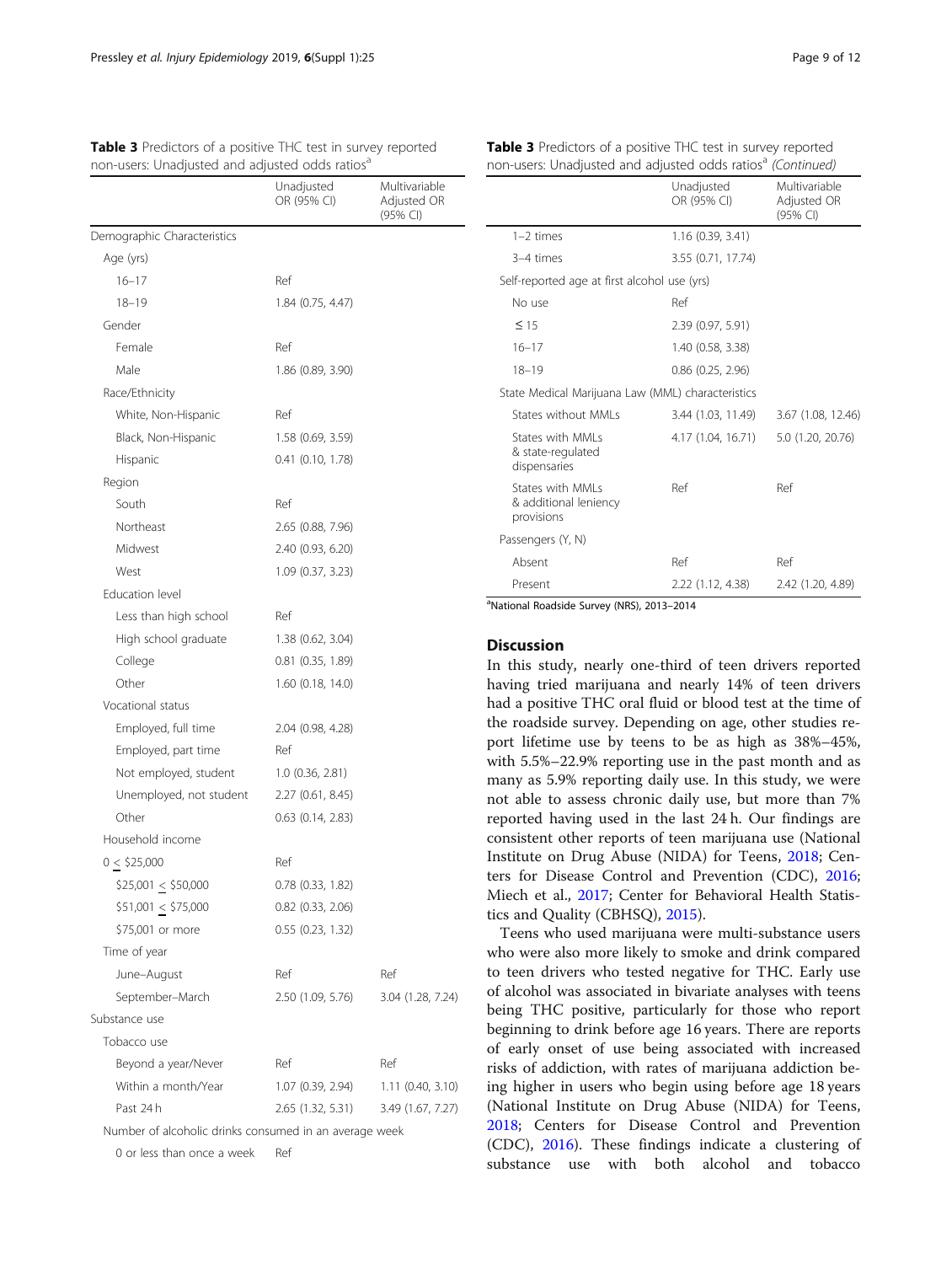consumption. Drivers who were positive for THC at their roadside test were twice as likely to be current tobacco smokers than drivers who were negative for THC. However, we did not have information on whether mode of use was inhalation or ingestion.

Although having a positive THC test cannot be equated with being impaired by marijuana, many of the driving skills that are just developing in teens and that have been shown to impact crash risk are also negatively impacted by THC (Bondallaz et al., [2016;](#page-10-0) Hartman & Huestis, [2013\)](#page-11-0). Marijuana has been shown to impair judgment, coordination, reaction times and other mental and related physical functions needed for safe driving (Hartman & Huestis, [2013](#page-11-0); Hartman et al., [2015;](#page-11-0) Lenné et al., [2010](#page-11-0)).

In addition, there are several conflicting studies on whether marijuana use is associated with an increased crash risk. One issue with evaluating the association between crash risk and THC is that, unlike alcohol, standards for impairment are not yet available. The presence of THC may linger in body fluids for days despite the fact that the psychoactive influence of THC may dissipate within hours of use. Thus, even though nearly 14% of teen drivers in this study were THC positive, we have no measures that can indicate or confirm impairment that would affect driving. It is possible that the discrepancies in findings of crash risk may be dependent on whether the study included only recent users who still had psychoactive THC on board, such as in driving simulator studies, or a greater mix of users who were positive, but had not consumed marijuana recently. NHTSA commissioned a prospective study that showed an overall 25% higher risk of crash, but once they controlled for the higher crash risk associated with younger age and male drivers, THC crash risk was no longer statistically significant. Other studies of drivers in very serious or fatal crashes have found crash effects that were both larger and smaller than those noted in the NHTSA study (Compton, [2017\)](#page-10-0).

We observed some regional differences in unadjusted analyses of teen marijuana use. Although we did not find evidence that medical marijuana laws increased teen access to marijuana, we did find evidence that suggests an association between features of the laws and congruence between a teen driver's survey report of marijuana use and positive THC test results. Further study is needed to examine the observation that state medical marijuana laws with additional leniency legal provisions appear to be associated with increased congruence, possibly "truthfulness" of reporting on their use of marijuana. While this could have implications for surveys such as those collected through the Youth Risk Behavior Surveillance System (YRBSS) and other surveys that assess school-age marijuana use in the absence of blood or saliva confirmatory tests, we were unable to assess the possibility that a positive THC test resulted from consumption of tainted food or from second-hand marijuana smoke (Cone et al., [2015](#page-10-0); Compton & Berning, [2015](#page-10-0)).

Several obstacles have been reported with regard to establishing standards that have implications for interpreting the positive THC levels in the teen drivers in this study. Low THC levels can be associated with high impairment and vice versa, and low levels can be found in chronic users who have no impairment (Compton, [2017](#page-10-0)). In a report to congress, NHTSA noted that THC is fat-soluble, has different elimination properties, and behaves very differently in our currently available drug tests than water-soluble alcohol. THC can be stored in fat tissues and released back into the blood up to 30 days post ingestion (Compton, [2017](#page-10-0)). Marijuana's psychoactive effects on driving are thought to last for hours, rather than days or weeks, although the length of psychoactive properties on an individual are reported to be affected by whether it is smoked, drank, or eaten (Compton, [2017](#page-10-0)).

This study has limitations. Although there are more than 100 marijuana metabolites detectable in blood, there are reports that only two of these are psychoactive when distributed to various areas of the body including the brain (Compton, [2017\)](#page-10-0). Inclusion of the fluid verification for presence of THC is a strength of this study that is not present in self-report only studies. However, there are no well-established safe driving thresholds for either delta 9 tetrahydrocannabinol or 11-OH-THC, which are the two psychoactive compounds used to define a positive THC test (Kelley-Baker et al., [2015](#page-11-0); Compton, [2017\)](#page-10-0). This study sample is composed of road-side volunteer drivers who were compensated for participation. It is possible that misclassification of a small number of 16–17 year olds could have resulted from younger drivers aged 16 and 17 years receiving only oral fluid tests, while 18 and 19 year olds had both oral fluid and blood testing. A small group  $(n = 9)$  of THC positive 18 and 19 year old drivers was identified only through blood testing. In addition, while the oral fluid THC test is being used widely in other countries, at the time of this study, it was not yet in widespread use in the U.S. (Lee & Huestis, [2014;](#page-11-0) MacDonald et al., [2014](#page-11-0)).

Unlike alcohol that is cleared from the human body more readily and where there are well established limits for impairment, THC does not have gold-standard established guidelines for impairment and THC remains detectable in body fluids long after its impairment has ceased (Compton, [2017](#page-10-0); Van der Linden et al., [2013](#page-11-0)). The detection of THC has been reported to linger in chronic users for longer than short-term or occasional users. Another factor reported to complicate these issues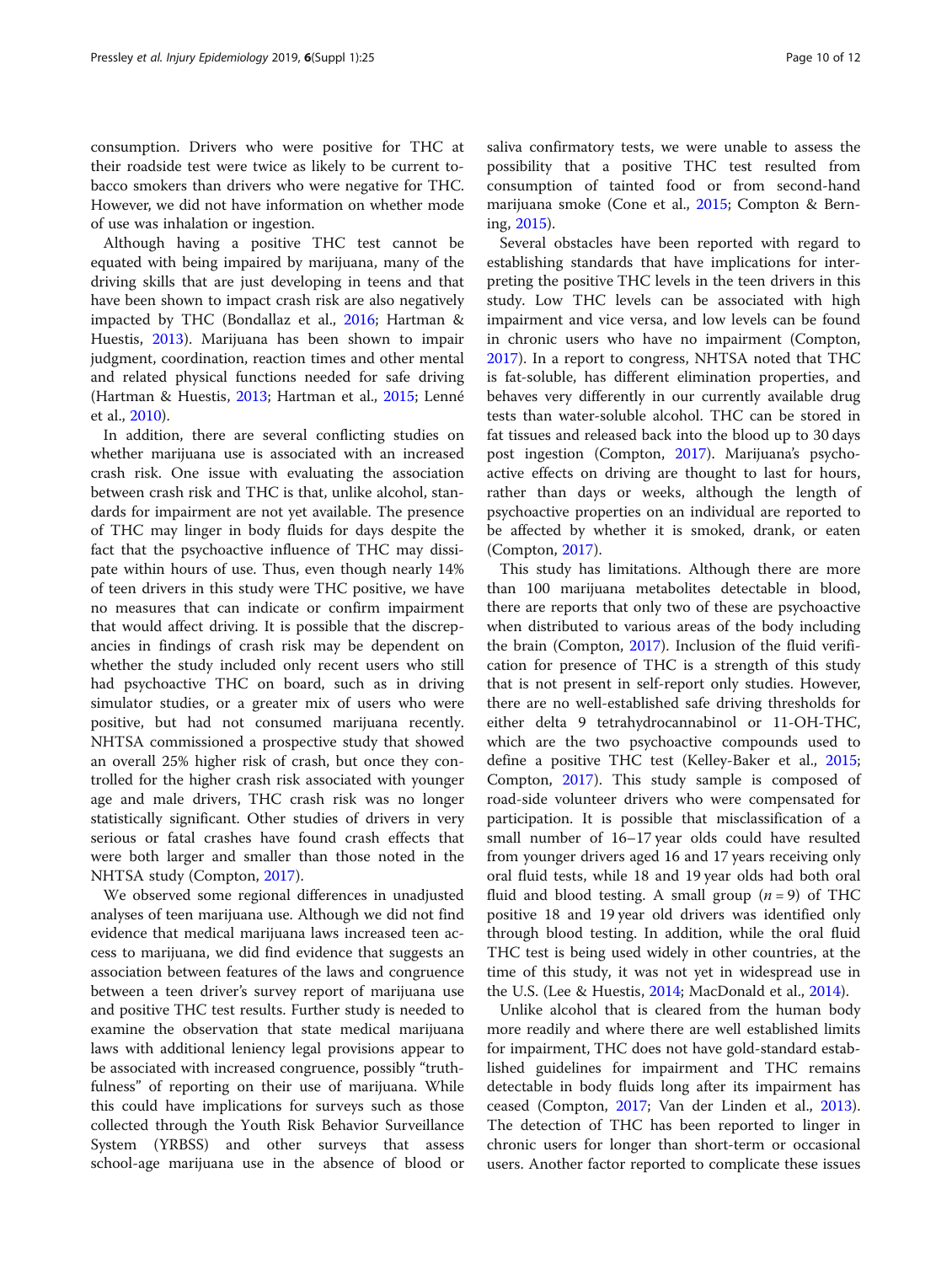<span id="page-10-0"></span>is that the THC can be laced in food as well as inhaled. The mode of intake has been reported potentially to differ with regard to the likelihood of a positive test between oral fluid and blood. Given that marijuana can be laced in food, it is possible for someone to be given cannabis without his or her knowledge. Furthermore, there is little information regarding the relation between THC test results and second-hand smoke. Lastly, this study does not attempt to draw conclusions regarding the entire U.S. teen driving population as we did not weight the data to be representative of the national population of teens.

#### Conclusions

This study found a significant proportion of teen drivers to be positive for THC. It also found that nearly half of positive THC tests occurred in teens who denied recent marijuana use, and nearly one-third of positives denied use in the last year. This finding may have implications for the interpretation of surveys of teen marijuana use where fluid confirmation is not available. Teen drivers have higher than average crash statistics as many are still developing their driving skills and have mental judgment capacity that is still maturing. Thus, while no specific THC thresholds have been established for operating a motor vehicle, taken in the wider context of teen crash statistics, documented impairments associated with THC and the rapid state-level shifts in marijuana laws, these findings suggest the need for increased vigilance and stepped-up surveillance of THC in teen drivers.

#### Abbreviations

11-OH-THC: 11-hydroxy-tetrahydrocannabinol; ELISA: Enzyme-linked immunosorbent assay; GC/MS: Gas-chromatography-mass spectrometry; LC/ MS: Liquid-chromatography-mass spectrometry; MML: State medical marijuana law; NHTSA: National Highway Traffic Safety Administration; NRS: National Roadside Survey of Alcohol and Drug Use; THC: Tetrahydrocannabinol

#### Acknowledgements

We are grateful to the NHTSA for making this information available for our analysis. The contents of the manuscript are the sole responsibility of the authors and do not necessarily reflect the official views of the funding or data collection agencies.

#### Funding

This work was unfunded. Dr. Joyce Pressley receives partial salary support from the National Center for Injury Prevention and Control of the Centers for Disease Control and Prevention (Grant 1R49 CE002096). The contents of the manuscript are the sole responsibility of the authors and do not necessarily reflect the official views of the funding or data collection agencies. Publication costs are funded by the Injury Free Coalition for Kids™.

#### Availability of data and materials

All material was obtained through FTP download from the NHTSA public website.

#### About this supplement

This article has been published as part of Injury Epidemiology Volume 6 Supplement 1, 2019: Proceedings from the 23rd Annual Injury Free Coalition for Kids® Conference: Forging New Frontiers: Pediatric Injury Prevention - Process, Programs and Progress. The full contents of the supplement are available

online at [https://injepijournal.biomedcentral.com/articles/supplements/](https://injepijournal.biomedcentral.com/articles/supplements/volume-6-supplement-1) [volume-6-supplement-1.](https://injepijournal.biomedcentral.com/articles/supplements/volume-6-supplement-1)

#### Authors' contributions

The authors made the following contributions: RS built the all age data set, worked with JP to define relevant variables for recoding and developed the data codebook. JP conceived of the manuscript idea, built the teen data set from RS's master file, constructed data table templates, performed preliminary data analyses, supervised subsequent data analyses and wrote the abstract and manuscript. AA conducted some data recoding, data analyses and produced the final tables for the manuscript. All authors had data access, participated in data analyses, and reviewed and approved the final version of the article.

#### Ethics approval and consent to participate

This study employed only publicly available de-identified data. The original data were collected anonymously by the federal agency, NHTSA, with informed consent of participants.

#### Consent for publication

Consent by research participants to publish is not applicable. Authors are all represented in the author listing and agree for the publication of this work. A disclaimer is included to note that this is the work of the authors and does not purport to represent the views of the data collection sponsor, NHTSA). The contents of the manuscript are the sole responsibility of the authors and do not necessarily reflect the official views of the funding or data collection agencies.

#### Competing interests

The authors declare that they have no competing interests.

#### Publisher's Note

Springer Nature remains neutral with regard to jurisdictional claims in published maps and institutional affiliations.

#### Author details

<sup>1</sup>Columbia University Mailman School of Public Health Departments of Epidemiology and Health Policy and Management, 722 West 168th St., New York, NY 10032, USA. <sup>2</sup> Health Policy and Management, New York, NY, USA.<br><sup>3</sup>Conter for Injune Enidemieleau and Provention at Columbia, New York, NJ <sup>3</sup> Center for Injury Epidemiology and Prevention at Columbia, New York, NY, USA.

#### Published: 29 May 2019

#### References

- Berning A, Compton R, Wochinger K. Results of the 2013–2014 National Roadside Survey of alcohol and drug use by drivers. Washington, DC: National Highway Traffic Safety Administration; 2015. Report No. DOT HS 812 118.
- Bondallaz P, Favrat B, Chtioui H, Fornari E, Maeder P, Giroud C. Cannabis and its effects on driving skills. Forensic Sci Int. 2016;268:92–102.
- Center for Behavioral Health Statistics and Quality (CBHSQ). Behavioral Health Trends in the United States: Results from the 2014 National Survey on Drug Use and Health. Rockville: Substance Abuse and Mental Health Services Administration; 2015. HHS Publication No. SMA 15–4927, NSDUH Series H-50
- Centers for Disease Control and Prevention (CDC), High School Youth Risk Behavior Survey Data, 2016. <http://nccd.cdc.gov/youthonline/>. Accessed 1 Oct 2018.
- Compton R. Marijuana-impaired driving a report to congress. Report no. DOT HS 812 440. Washington, DC: National Highway Traffic Safety Administration; 2017.
- Compton RP, Berning A. Behavioral safety research, drug and alcohol crash risk report no. DOT HS 812 117. Washington, D.C: National Highway Traffic Safety Administration; 2015.
- Cone EJ, Bigelow GE, Herrman ES, Mitchell JM, LoDico C, Flegel R, Vandrey R. Nonsmoker exposure to secondhand smoke. III. Oral fluid and blood drug concentrations and corresponding subjective effects. J Anal Toxicol. 2015;39:497–509.
- Copeland J, Rooke S, Swift W. Changes in cannabis use among young people: impact on mental health. Curr Opin Psychiatry. 2013;26(4):325–9.